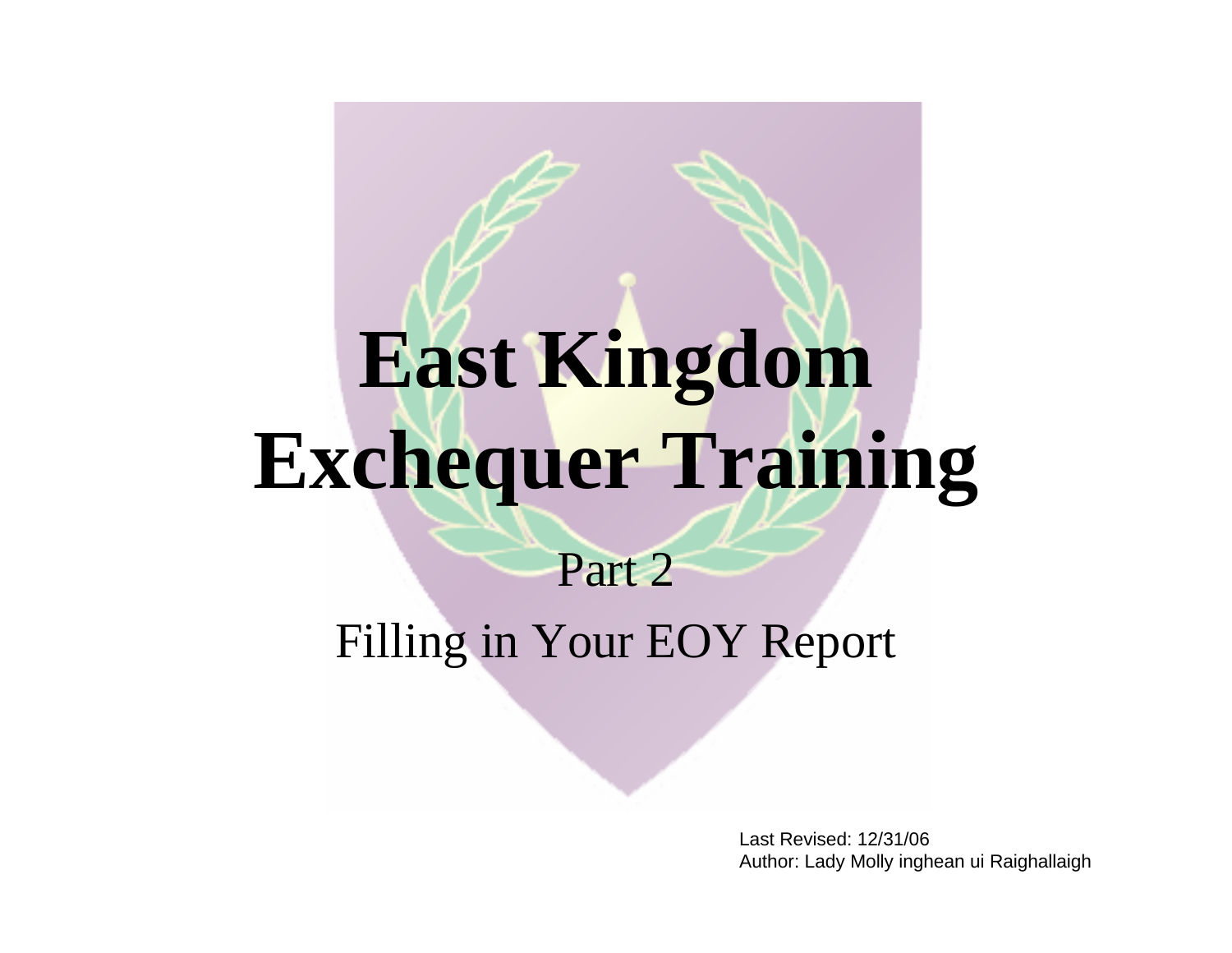



The EOY Report looks daunting, and it is a lot of pages, but there may be a lot of it that does not apply to all groups. Once you have filled it out one time, next time will get easier. Remember, if you have any questions, ask sooner rather than later, as the later you wait, the more swamped the Regional and Kingdom Exchequers will be. Also, the Exchequer Handbook has an entire chapter dedicated to entering data in your EOY report, so it is a great reference to use!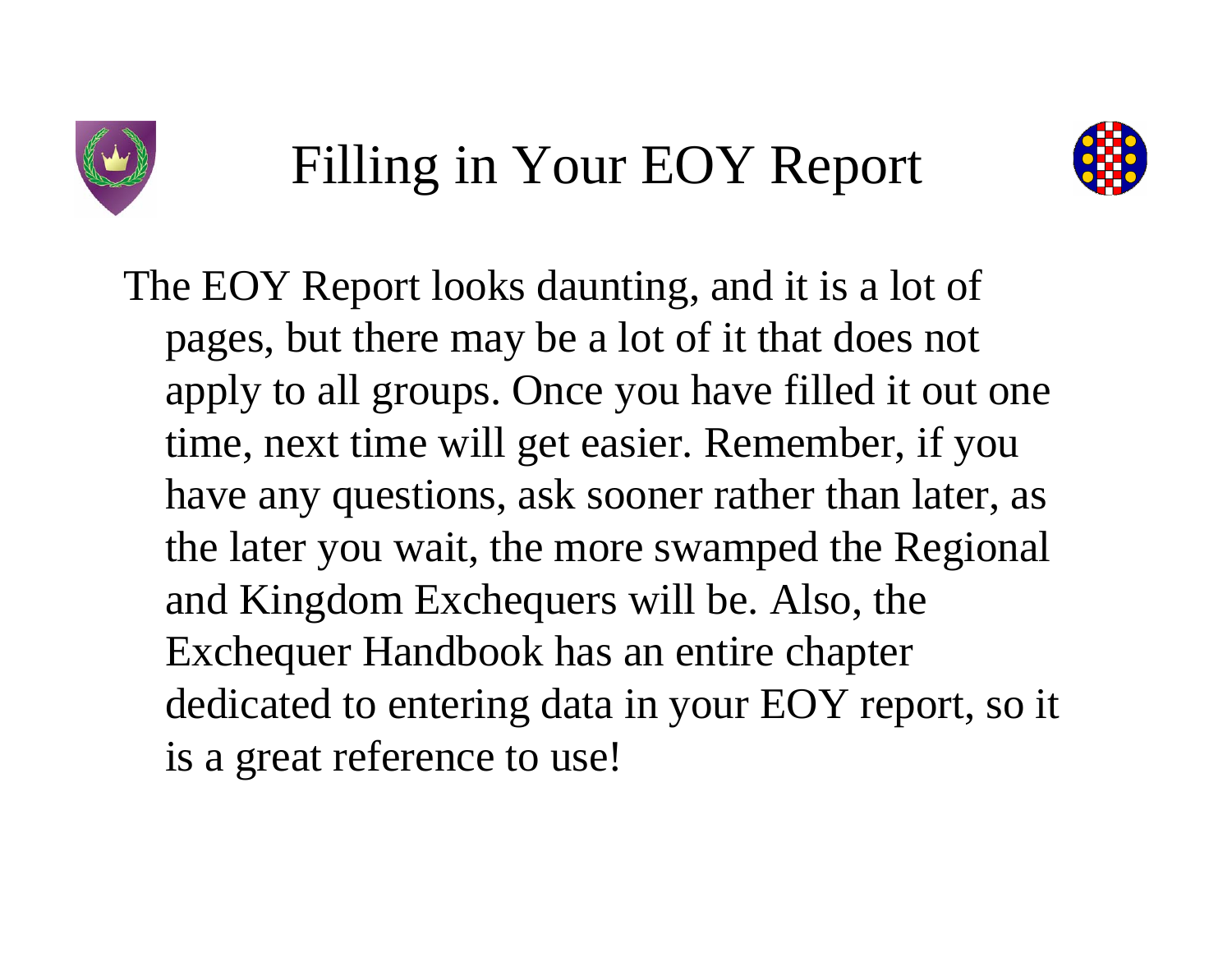



In the ledger training section, there is a sample ledger that I made up to illustrate some common transactions. I will use it here where I can to illustrate how to fill out the relevant pages. It might be helpful to print the ledger from the website for reference, as some of the screenshots can be tough to see. Below is the sample ledger I will refer to.

| $\overline{c}$   |                |                      | Shire of Somewhere Sunny                             |                   |                   |         |                 | <b>CHECKING</b> |          | <b>ADVANCES</b><br>(Receivables) |                    | <b>SITE ADVANCES</b><br>(Other Assets) |                      |                | <b>PAYABLES</b> |                 | <b>RESERVATIONS</b><br>(Other Liabilities) |                    | <b>EVENT INCOME</b>   |         |         |         |            |
|------------------|----------------|----------------------|------------------------------------------------------|-------------------|-------------------|---------|-----------------|-----------------|----------|----------------------------------|--------------------|----------------------------------------|----------------------|----------------|-----------------|-----------------|--------------------------------------------|--------------------|-----------------------|---------|---------|---------|------------|
|                  |                |                      |                                                      |                   |                   |         |                 |                 |          | ਜ਼ਦਾਰ                            |                    |                                        |                      |                |                 |                 |                                            |                    |                       |         |         |         |            |
| $\overline{3}$   |                |                      |                                                      |                   |                   |         |                 |                 |          | repts                            |                    |                                        |                      | Repts          | Pymt            | Reser-          |                                            | dep'd              | Refunds               |         |         |         | Transfers  |
| $\overline{4}$   |                | Paid To or           | Reason                                               | <b>Event Name</b> |                   |         | Ck # R With     | <b>Dep</b>      | Bal      | and/or                           | Advance            | Returned                               |                      | Rec'd          | made            | vations         | Recor-                                     | rec'd              | Daid                  | AR.     | AB.     | AB.     | OUT        |
| 5                |                | Date   Received From | for Transaction                                      | or Office         |                   |         | Balance forward |                 | 1500.00  | cash<br>return                   | s or Bad<br>Checks | or recorded!<br>as expense !           | Paid site<br>advance |                |                 | deposite        | ded as<br>income                           |                    | Sunny War Sunny War ! | Food    | Supp    | Site    | włin king. |
| 6                | 11             | Duke Joe             | Advance for archery targets                          | Sunny War         | 101               |         | R 250.00        |                 | 1250.00  |                                  | 250.00             |                                        |                      |                |                 |                 |                                            |                    |                       |         |         |         |            |
|                  |                | Sunny Church         | Deposit for Hall and Kitchen                         | Sunny War         |                   | $102$ R | 450.00          |                 | 800.00   |                                  |                    |                                        | 450.00               |                |                 |                 |                                            |                    |                       |         |         |         |            |
| 8                | 1/2            | Bob's Haybales       | Haybales for fighting                                | Sunny War         | 103               | B.      | 100.00          |                 | 700.00   |                                  |                    |                                        |                      |                |                 |                 |                                            |                    |                       |         | 100.00  |         |            |
| 9                | 1/15           | Sam's Club           | Food for Dayboard                                    | Sunny War         | $104$ R           |         | 125.68          |                 | 574.32   |                                  |                    |                                        |                      |                |                 |                 |                                            |                    |                       | 125.68  |         |         |            |
| 10 <sup>10</sup> | 1/20           | Deposit              | return of advance check # 101                        | Sunny War         |                   | B.      |                 | 17.83           | 592.15   | 250.00                           |                    |                                        |                      |                |                 |                 |                                            |                    |                       |         | 232.17  |         |            |
| 11               | 1/20           | Deposit              | prereservations for Sunny War                        | Sunny War         |                   | B.      |                 | 400.00          | 992.15   |                                  |                    |                                        |                      |                |                 | 400.00          |                                            |                    |                       |         |         |         |            |
| 12               | 1/31           | Mary Bigpurse        | Seed for Troll                                       | Sunny War         | 105               | RI      | 150.00          |                 | 842.15   |                                  | 150.00             |                                        |                      |                |                 |                 |                                            |                    |                       |         |         |         |            |
| 13 <sup>5</sup>  | 2 <sub>H</sub> | Deposit              | return of refundable site fee                        | Sunny War         |                   | B.      |                 | 50.00           | 892.15   |                                  |                    | 450.00                                 |                      |                |                 |                 |                                            |                    |                       |         |         | 400.00  |            |
| 14               | 2/10           | Deposit              | Gate proceeds                                        | Sunny War         |                   | B.      |                 | 1200.00         | 2092.15  |                                  |                    |                                        |                      |                |                 |                 |                                            | 1200.00            |                       |         |         |         |            |
| 15               | 2/10           | Transfer             | Move funds to event income                           | Sunny War         |                   |         |                 |                 | 2092.15  |                                  |                    |                                        |                      |                |                 |                 | 400.00                                     | 400.00             |                       |         |         |         |            |
| 16               | 2/10           | Deposit              | Return seed for Troll                                | Sunny War         |                   | B.      |                 | 150.00          | 2242.15  | 150.00                           |                    |                                        |                      |                |                 |                 |                                            |                    |                       |         |         |         |            |
|                  | 2/10           | Unhappy Camper       | Refund                                               | Sunny War         | 106               | l B     | 12.00           |                 | 2230.15  |                                  |                    |                                        |                      |                |                 |                 |                                            |                    | 12.00                 |         |         |         |            |
| 18               | 2111           | SCA, Inc.            | <b>NMS</b>                                           | Sunny War         | $107$ $\parallel$ |         | 36.00           |                 | 2194.15  |                                  |                    |                                        |                      |                |                 |                 |                                            |                    |                       |         |         |         | 36.00      |
| 19               | 2/28           | Returned Check       | Ins Funds - Mrs. Bratty Attendee                     | Sunny War         |                   | R.      | 15.00           |                 | 2179.15  |                                  | 15.00              |                                        |                      |                |                 |                 |                                            |                    |                       |         |         |         |            |
| 20 <sub>2</sub>  | 2/28           | <b>Ret Check Fee</b> | Fee for bounced check                                | Sunny War         |                   | R       | 10.00           |                 | 2169.15  |                                  | 10.00              |                                        |                      |                |                 |                 |                                            |                    |                       |         |         |         |            |
| 21               |                |                      | 2/28 Duchess Joanna site tokens - receipts received  | Sunny War         |                   |         |                 |                 | 2169.15  |                                  |                    |                                        |                      | 25.16          |                 |                 |                                            |                    |                       |         |         |         |            |
| 22               |                |                      | 3/2 Duchess Joanna Site tokens - receipts reimbursed | Sunny War         | 108               |         | 25.16           |                 | 2143.99  |                                  |                    |                                        |                      |                | 25.16           |                 |                                            |                    |                       |         | 25.16   |         |            |
| 23               |                |                      |                                                      |                   |                   |         |                 |                 | 2143.99  |                                  |                    |                                        |                      |                |                 |                 |                                            |                    |                       |         |         |         |            |
| 24               |                |                      |                                                      |                   |                   |         |                 |                 | 2143.99  | 400.00                           | 425.00             | 450.00                                 | 450.00               | 25.16          | 25.16           | 400.00          | 400.00                                     | 1600.00            | 12.00                 | 125.68  | 357.33  | 400.00  | 36.00      |
| 25               |                |                      |                                                      |                   |                   |         |                 |                 |          | <b>Total Re</b>                  | 25.00              | Total Oth                              | 0.00                 | <b>Total P</b> | 0.00            | <b>Total Of</b> | 0.00                                       | let incom 1,588.00 |                       |         |         |         |            |
| 26               |                |                      |                                                      |                   |                   |         |                 |                 | Sheet 3a | Sheet 5                          |                    | Sheet 5                                |                      |                | Sheet 5         |                 | Sheet 5                                    |                    | Sheet 11b             | Sheet 2 | Sheet 2 | Sheet 2 | Sheet 10   |
| oz.              |                |                      |                                                      |                   |                   |         |                 |                 |          |                                  |                    |                                        |                      |                |                 |                 |                                            |                    |                       |         |         |         |            |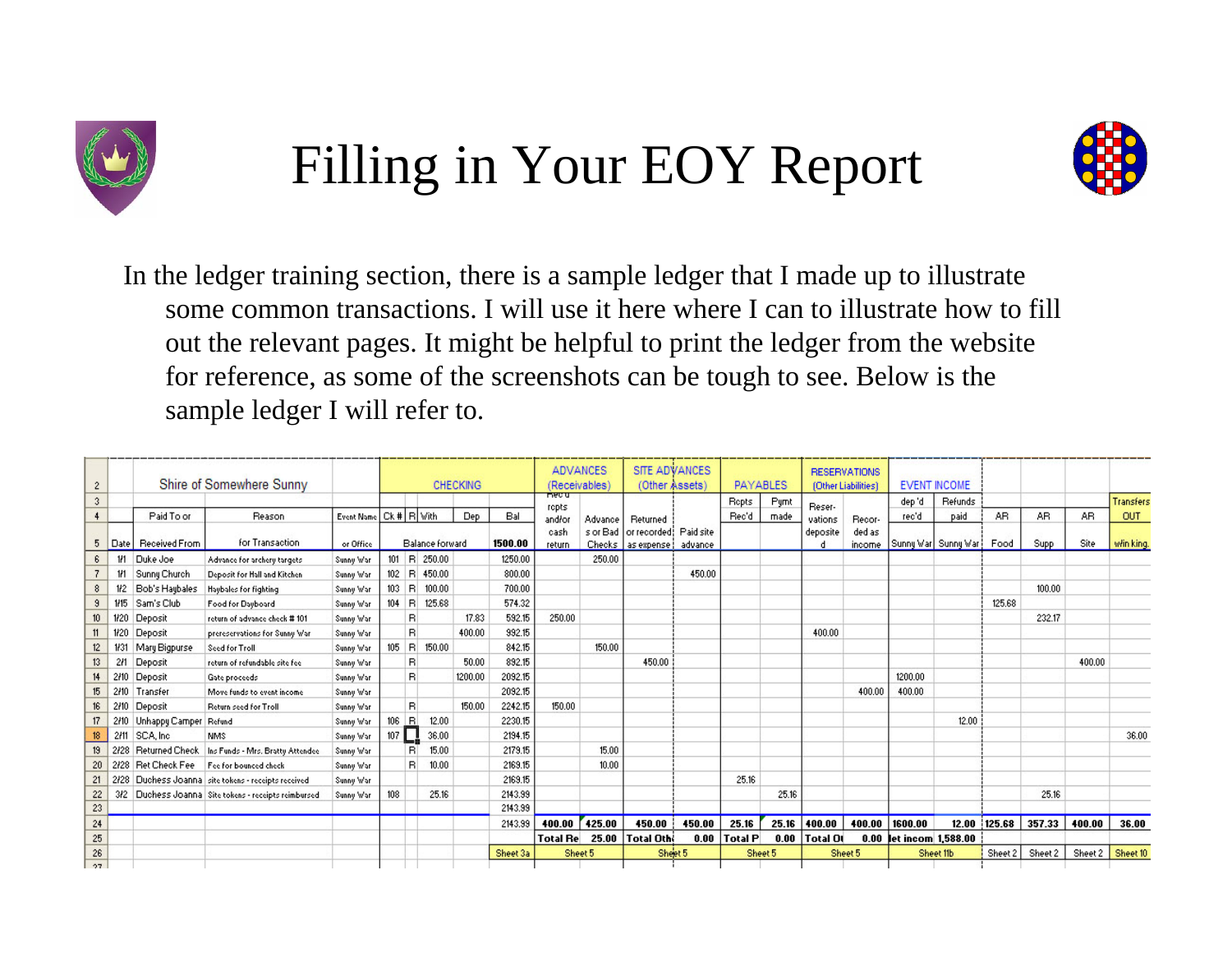



Always work from back to front when completing your EOY report!

- **Page 15:** For groups with newsletters. Fill in the newsletter name and income received for it on the top lines. Enter the price of a subscription, and the number of issues received for that price. The form should calculate for you the value of each issue. Then, below, enter the remaining issues due to all subscribers. This will then show up as a liability on page 1.
- If possible, you can simplify this process by having all subscriptions expire in the same month. December is usually a good choice.
- **Page 14**: List details and amounts held in all dedicated funds here. Any amount not held in a dedicated fund should be in the general fund.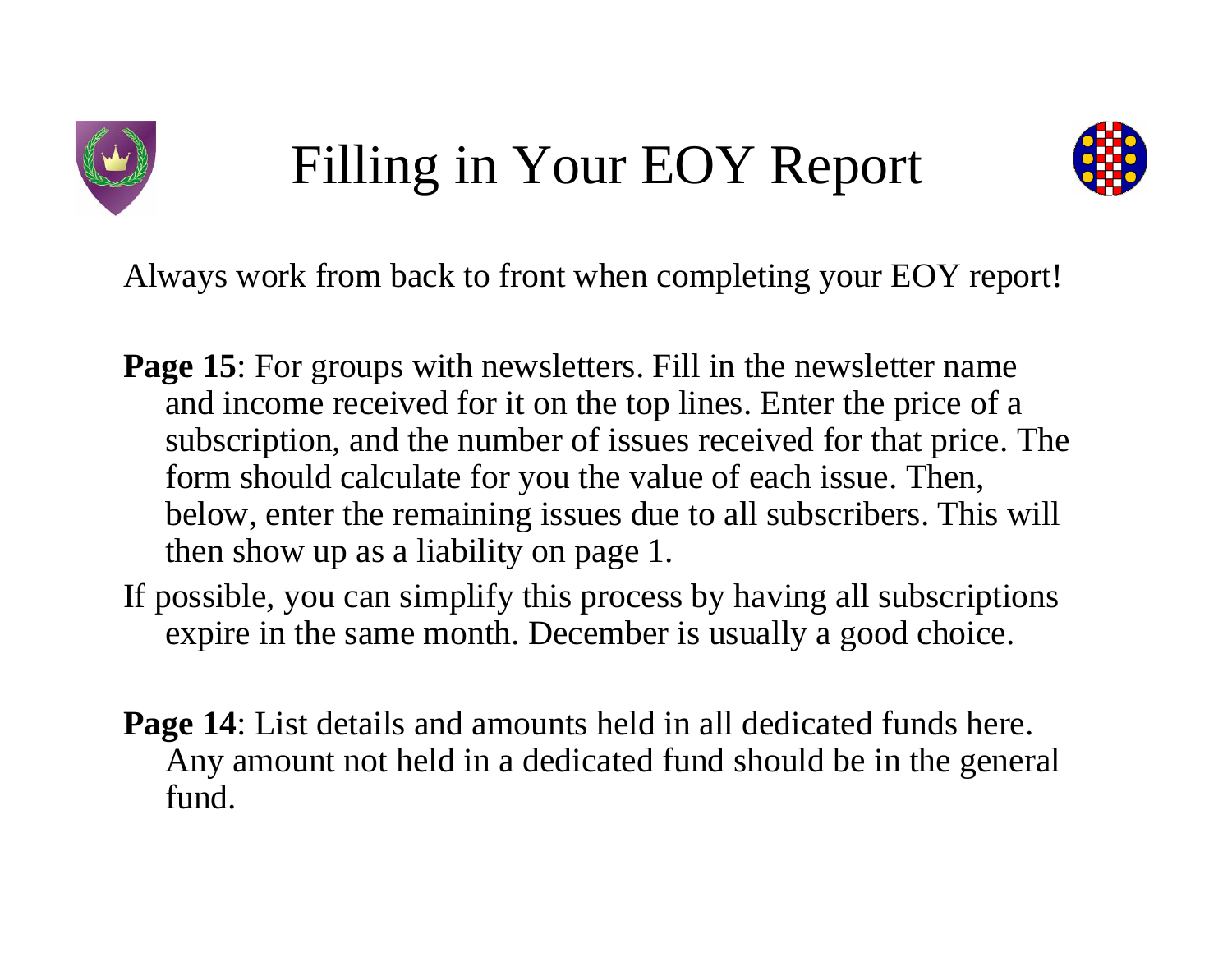



- **Page 13**: You MUST fill in the information for your Seneschal and Exchequer, as well as all other members of your Financial Committee. Don't forget to check the box at the top of the page which specifies the format of your Financial Committee.
- **Page 12b**: *Insurance Non-SCA*: List amounts paid for a rider to a site owner's insurance here. Funds paid for insurance certificates from SCA Corporate are SCA Funds Transferred Out of Kingdom.
	- *Other Expenses*: Nothing should be entered here unless you have checked with the Kingdom Exchequer and there is really no place else to put it.
	- *Donations to Other 501(c)(3) Non Profit Organizations*: This is not for donations to other SCA groups, but to outside groups.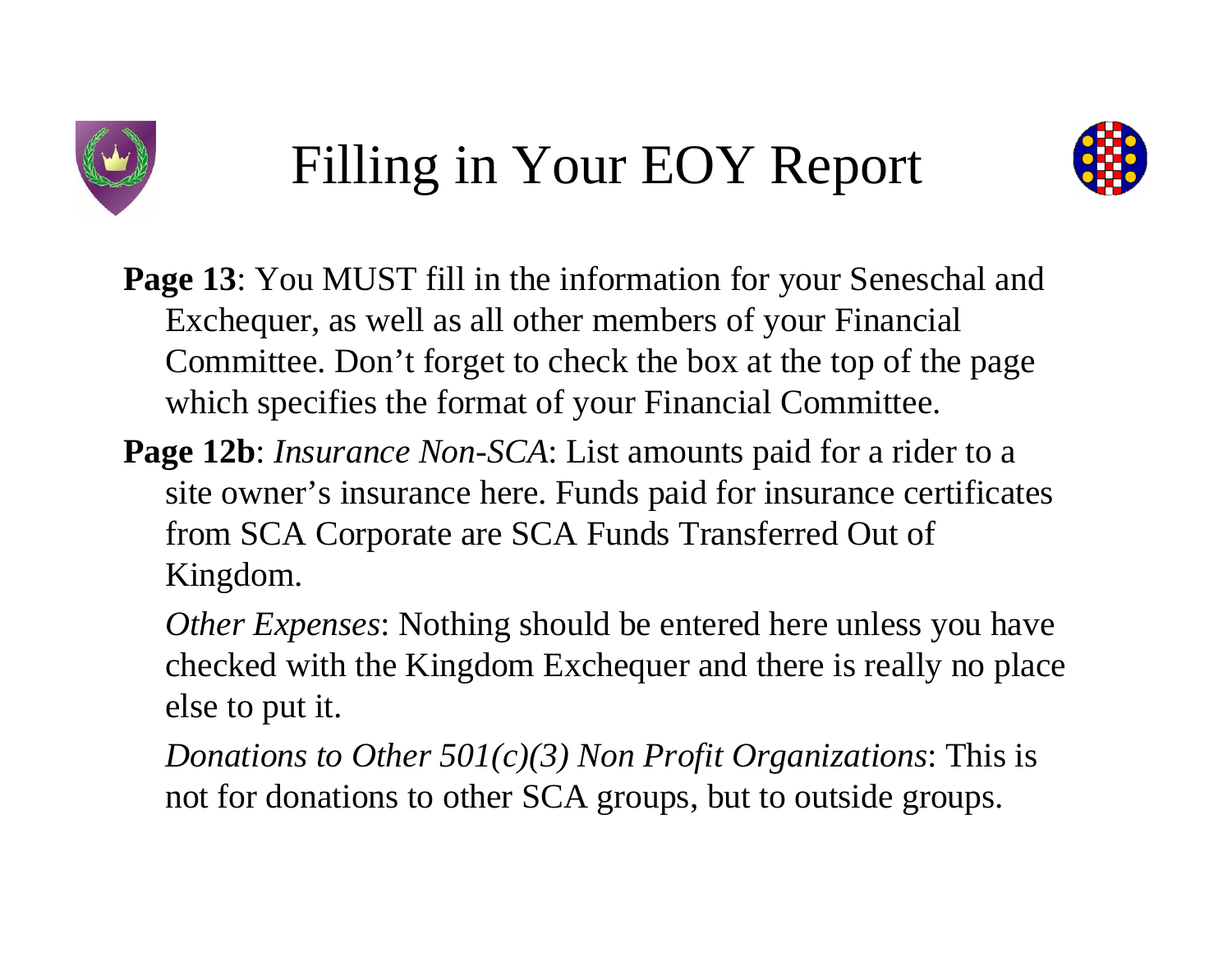



**Page 12a**: *Advertising (NON-SCA)*: Enter information if you paid for advertising in a mundane publication.

*Bad Debts*: Debts may only be removed from the Receivable column when all efforts outlined in the Exchequer's handbook have been exhausted, and the group Financial Committee and Kingdom Exchequer have given you the authorization to do so. *Fees and Honoraria*: This includes fees and tips paid for services

rendered by lifeguards, security officers, and teachers.

**Page 11b**: *Adjusted Gross Event Related Income*: An example from my imaginary group:

| 3b. ADJUSTED GROSS EVENT INCOME<br>Event | (A) Gross Gate<br>Income (+ NMS) | в<br>Total Refunds | $(A-B)$<br>Adj. Gross Income |
|------------------------------------------|----------------------------------|--------------------|------------------------------|
| Sunny War                                | \$1,600.00                       | \$12.00            | 1,588.00                     |
|                                          |                                  |                    |                              |
|                                          |                                  |                    |                              |

TO OTHER EPERILLER LIBRARY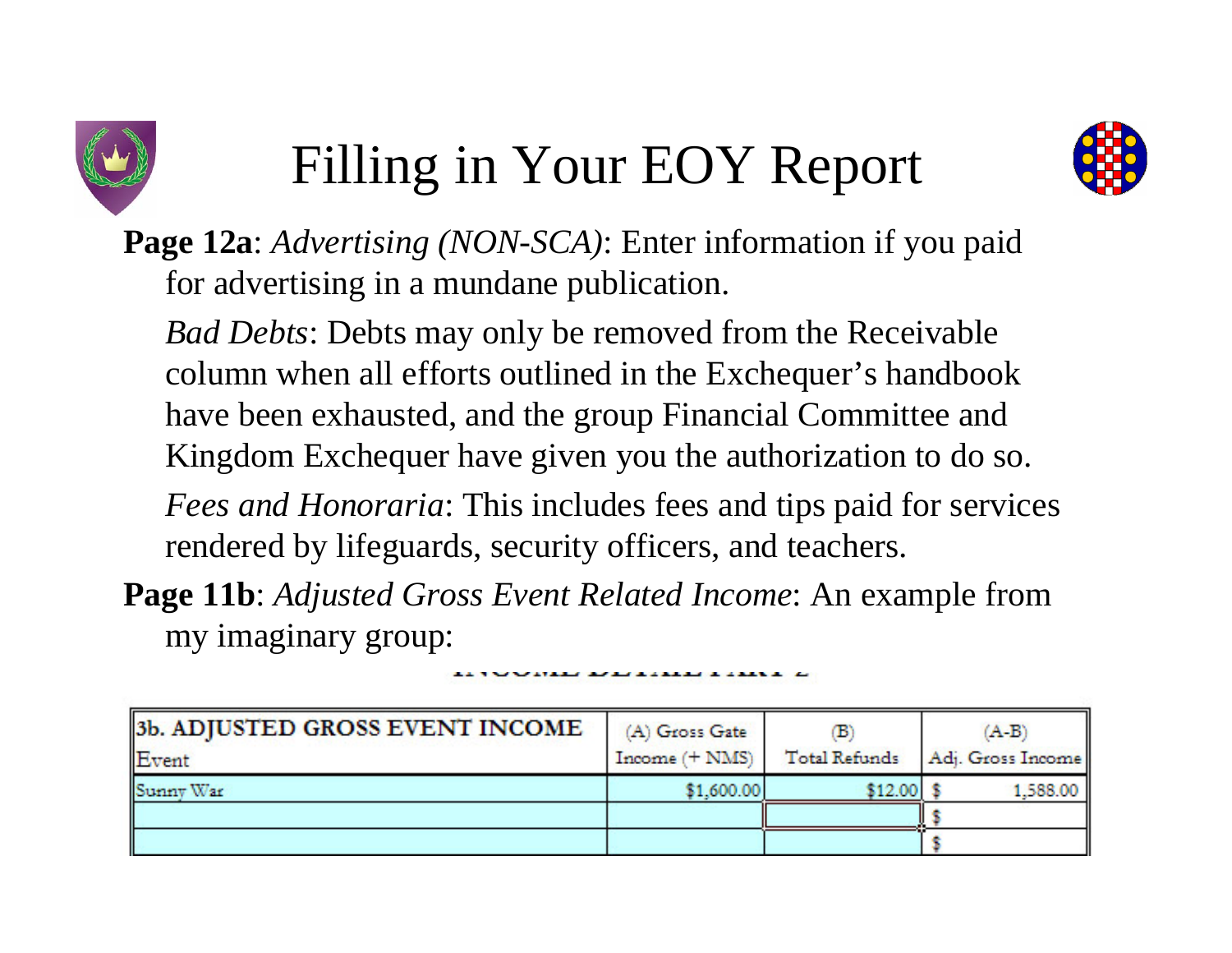



**Page 11b (**Cont'd**):** *Net Advertising Income*: Income from advertising in local newsletters or event publications.

*Other Income*: Do not enter anything here until you have checked with the Kingdom Exchequer to be sure it doesn't belong somewhere more appropriate.

**Page 11a**: *Fundraising Income (Internal and External)*: Fundraising Income is generated by doing something non-medieval to raise money. It is classified as internal if it happened at an event, or external if it happened in the mundane world.

*Direct Contributions: Donations received without consideration*: Proceeds of passing-the-hat at meetings, or donations where nothing is given in return.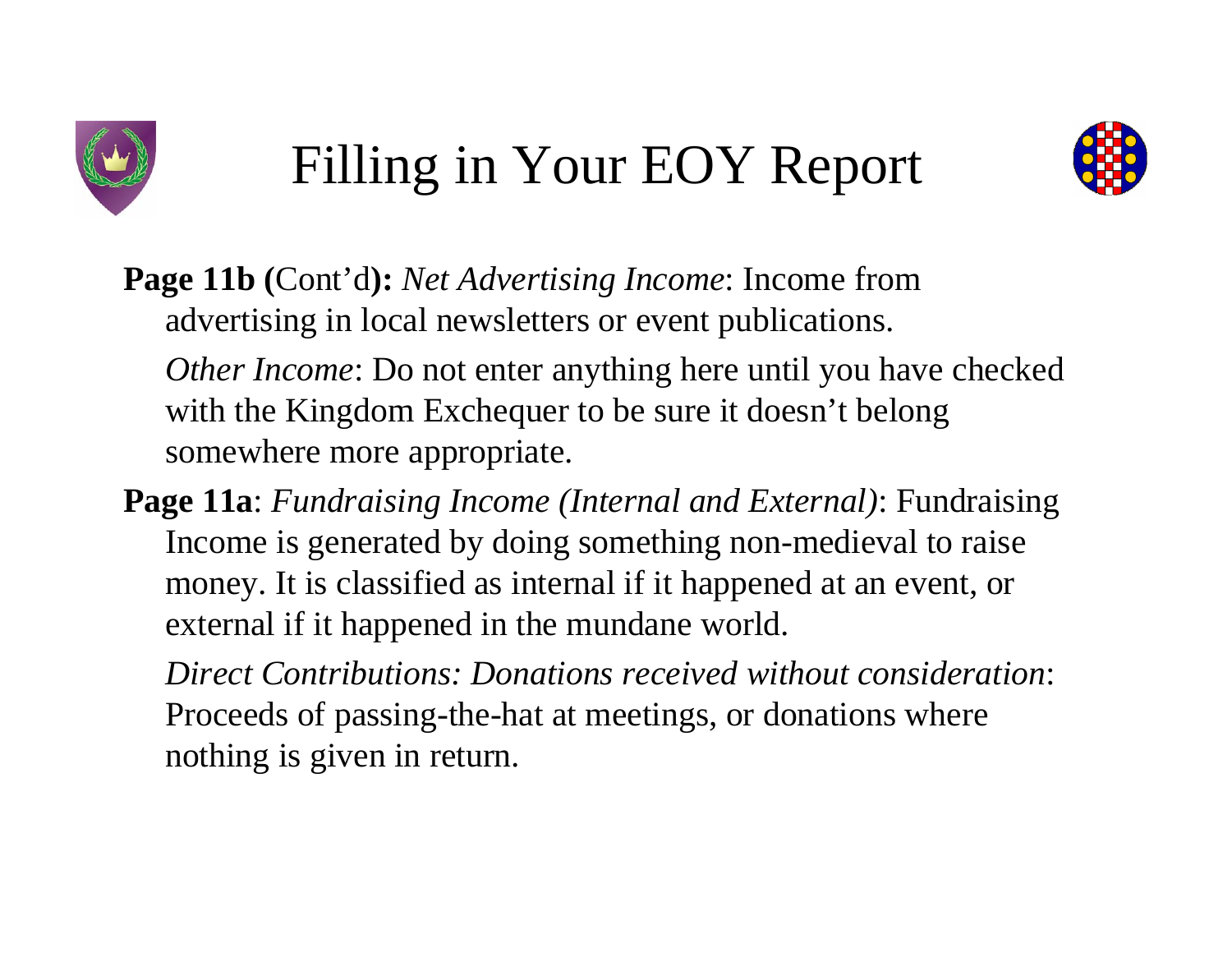



**Page 11a (**Cont'd**):** *Direct Contributions: Stale Checks*: Checks that have not been cashed, and were outstanding as of your previous year's EOY report. Be sure to put a matching entry in your ledger to increase your bank balance accordingly.

*Direct Contributions: Value of Asset Donations and Regalia Improvements*: This will come over from page 7.

*Income from Demos and Activity Fees*: Activity related income not directly related to an event. Examples include: heraldic submissions, fees charged for authorizations, donations from a group after a demo.

**Page 10**: *SCA Funds transferred Out – Within Kingdom*: Funds transferred out of your group and into another SCA group within your Kingdom and country. Example: NMS.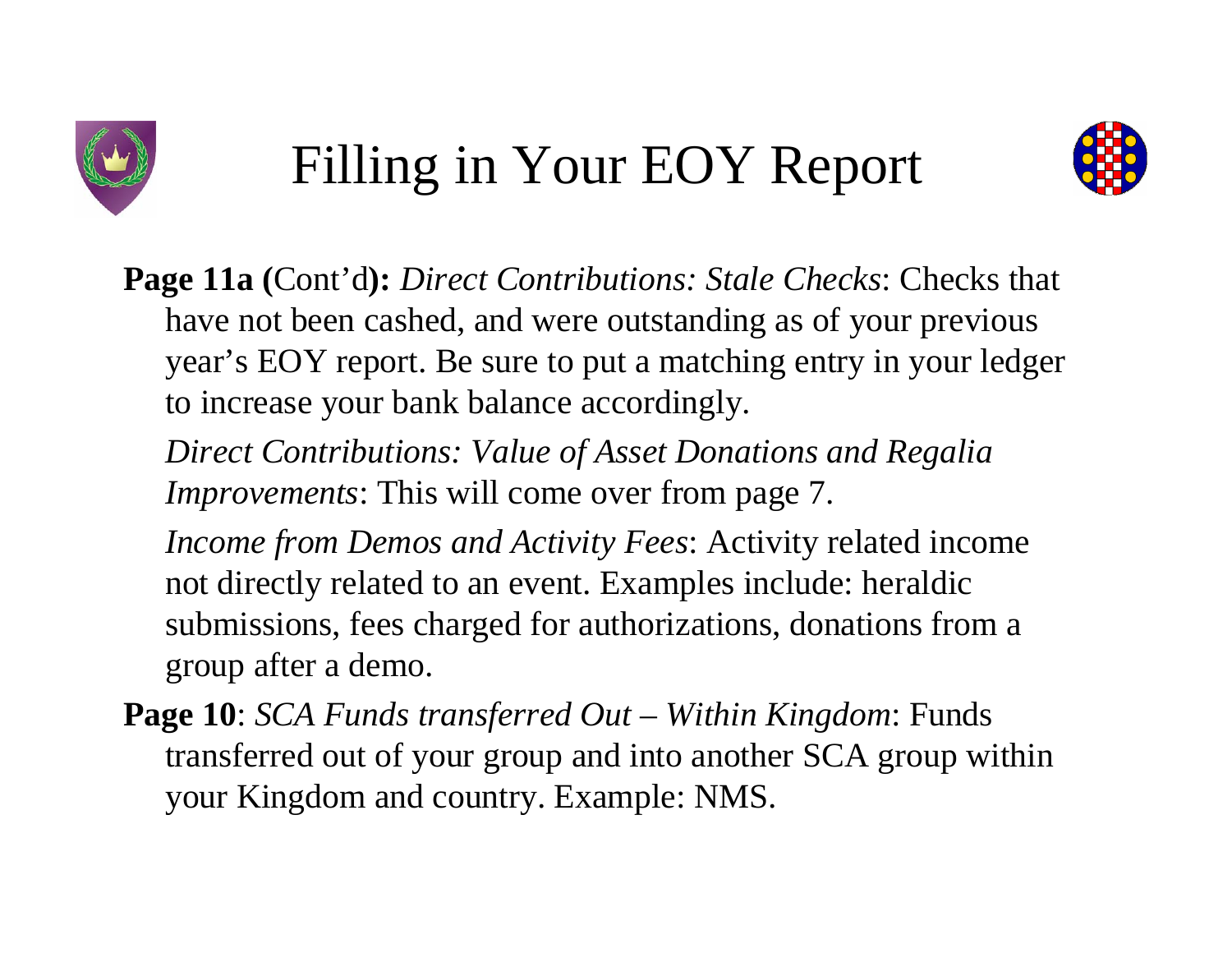



**Page 10 (**cont'd **)**: *SCA Funds transferred Out – Within Kingdom*: Ex:

#### **SCA FUNDS TRANSFERRED DETAIL - OUT**

Funds transferred to another SCA account within the Kingdom and in the same country:

| <b>WITHIN THE KINGDOM</b> | Check# | Check Date  | Amount |
|---------------------------|--------|-------------|--------|
| NMS for Sunny War         | 107    | 11-Feb-2006 | 36.00  |
|                           |        |             |        |
|                           |        |             |        |
|                           |        |             |        |

- *SCA Funds transferred Out – Corporate Office or Officer*: These are usually for SCA Insurance, but can also be for any other transfer to a Corporate Office or Officer.
- *SCA Funds transferred Out – Outside the Kingdom, Same Country*: Transfers from Kingdom to Kingdom are cross-referenced, so if your outgoing transfer does not match an incoming transfer in the receiving Kingdom, expect a request for clarification.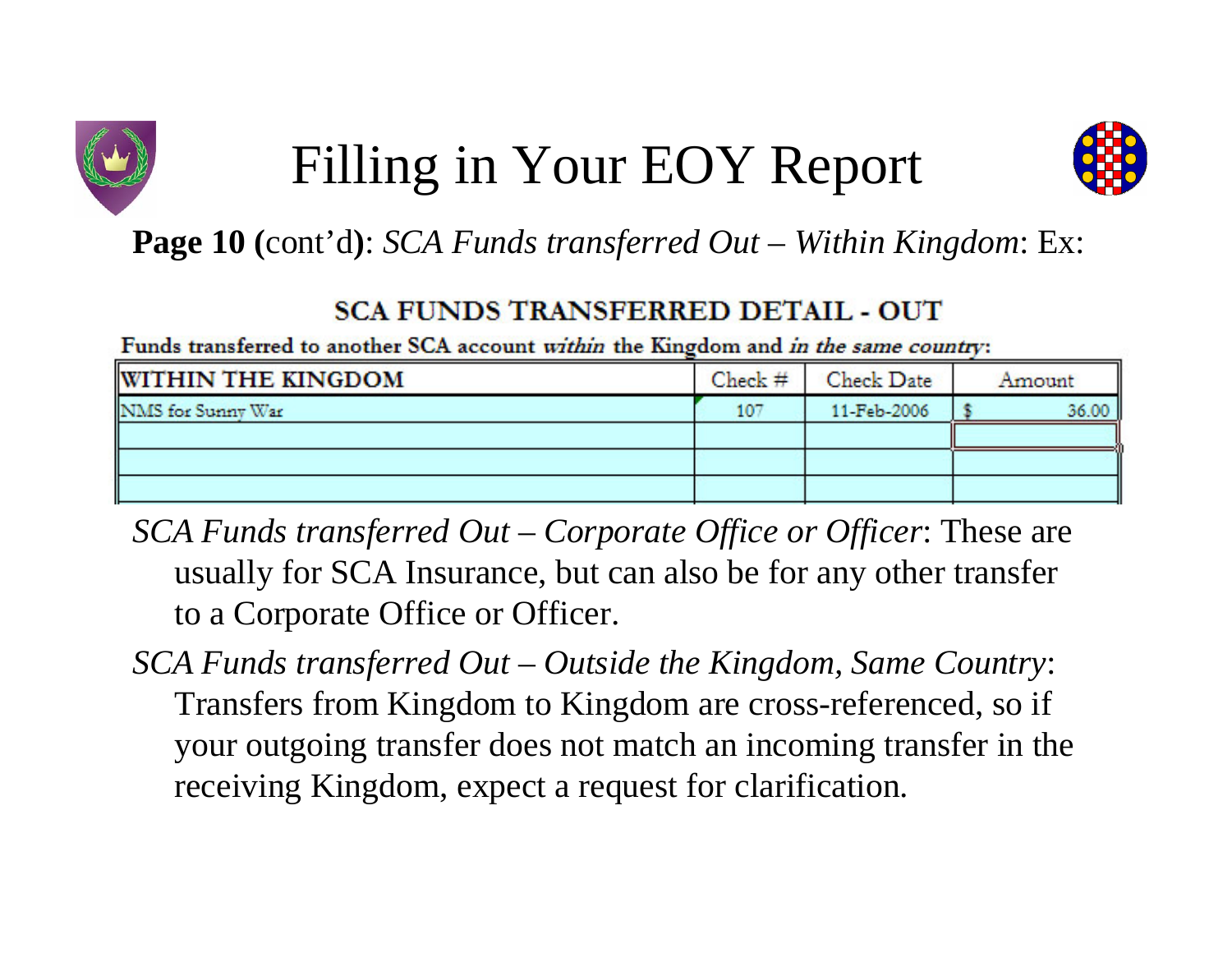



- **Page 9**: *SCA Funds Transferred In – Within the Kingdom*: Funds put into your account by another group within your Kingdom and country.
- *SCA Funds Transferred In – Outside the Kingdom*: Funds put into your account by another group outside your Kingdom and within your country.
- **Page 8**: *Depreciation Worksheet*: Nothing on this worksheet should be valued less than \$500, unless it was there in previous years and is grandfathered in. Trailers and electronic equipment depreciate over 5 years, everything else over 7 years. Fill in the relevant information, using the table as your guide. The handbook also walks you through this, so I am not going to do so here.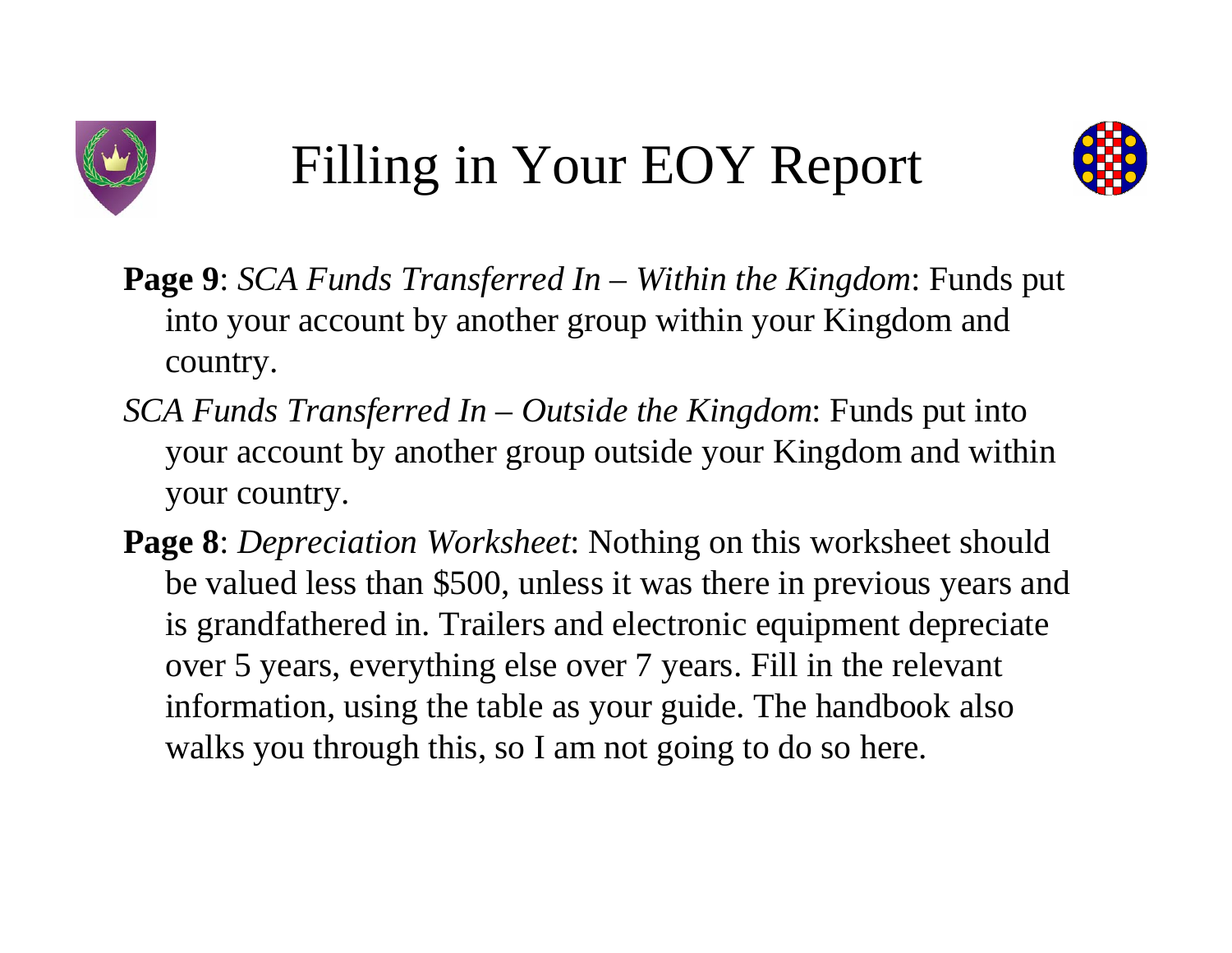



- **Page 7**: *Regalia and Non-Depreciated Equipment*: Regalia is defined as items that will not depreciate with age, or wear out with use. Things reported here should have a Fair Market Value of more than \$500, or should have been previously recorded, in which case they need to remain listed here until the item leaves the group's possession.
	- *Asset Removal and Other Sales Income (not reported as major inventory)*: The top is for minor inventory (initial value less than \$250), and the bottom is where regalia or equipment that was released or sold is reported.
- **Page 6**: *Inventory Worksheet*: Inventory is items that we make or obtain to sell to others to make money. Inventory is spelled out in the Handbook, and since many groups have none, I will refer you there for help.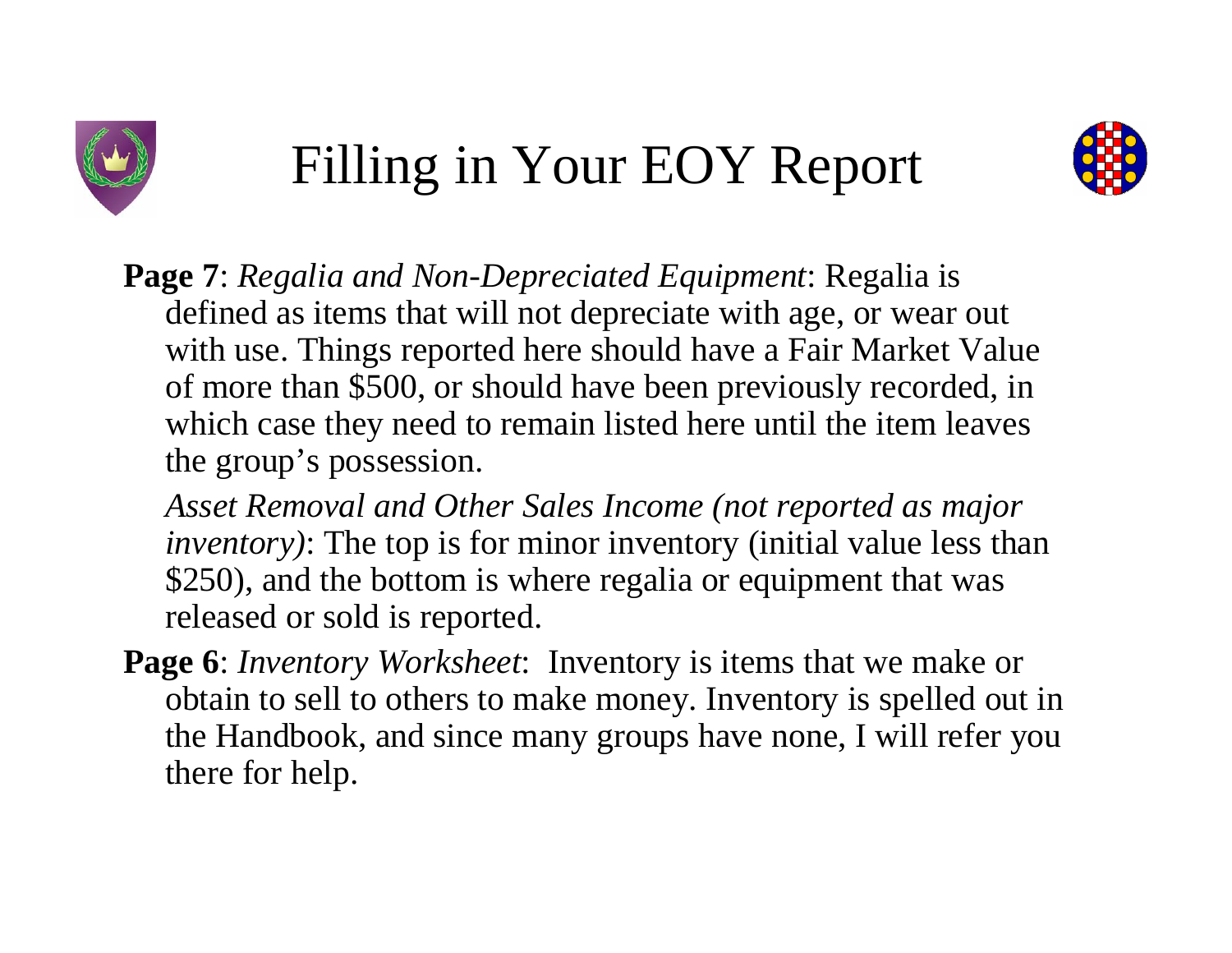



**Page 5**: *Undeposited Funds and Late Arriving Transfers*: Be sure to provide the reason this money hasn't been deposited yet!

*Receivables*: Report bad checks, advances, etc. still outstanding at the time of the report here. Receivables should be reconciled within 60 days, so if something has been around longer than that, try to reconcile it as soon as possible. Ex:

| <b>RECEIVABLES: Owed From</b> | Reason                     | Prior Amount | Current Amount |
|-------------------------------|----------------------------|--------------|----------------|
| Mrs. Bratty Attendee          | Bounced Check at Sunny War |              | 25.00          |
|                               |                            |              |                |
|                               |                            |              |                |
|                               |                            |              |                |

*Other Assets*: Refundable site fees and site advances outstanding as of the time of the report.

*Payables*: Un-reimbursed receipts that are going to be paid.

*Other Liabilities*: Site fees collected as of the time of reporting but event not held yet.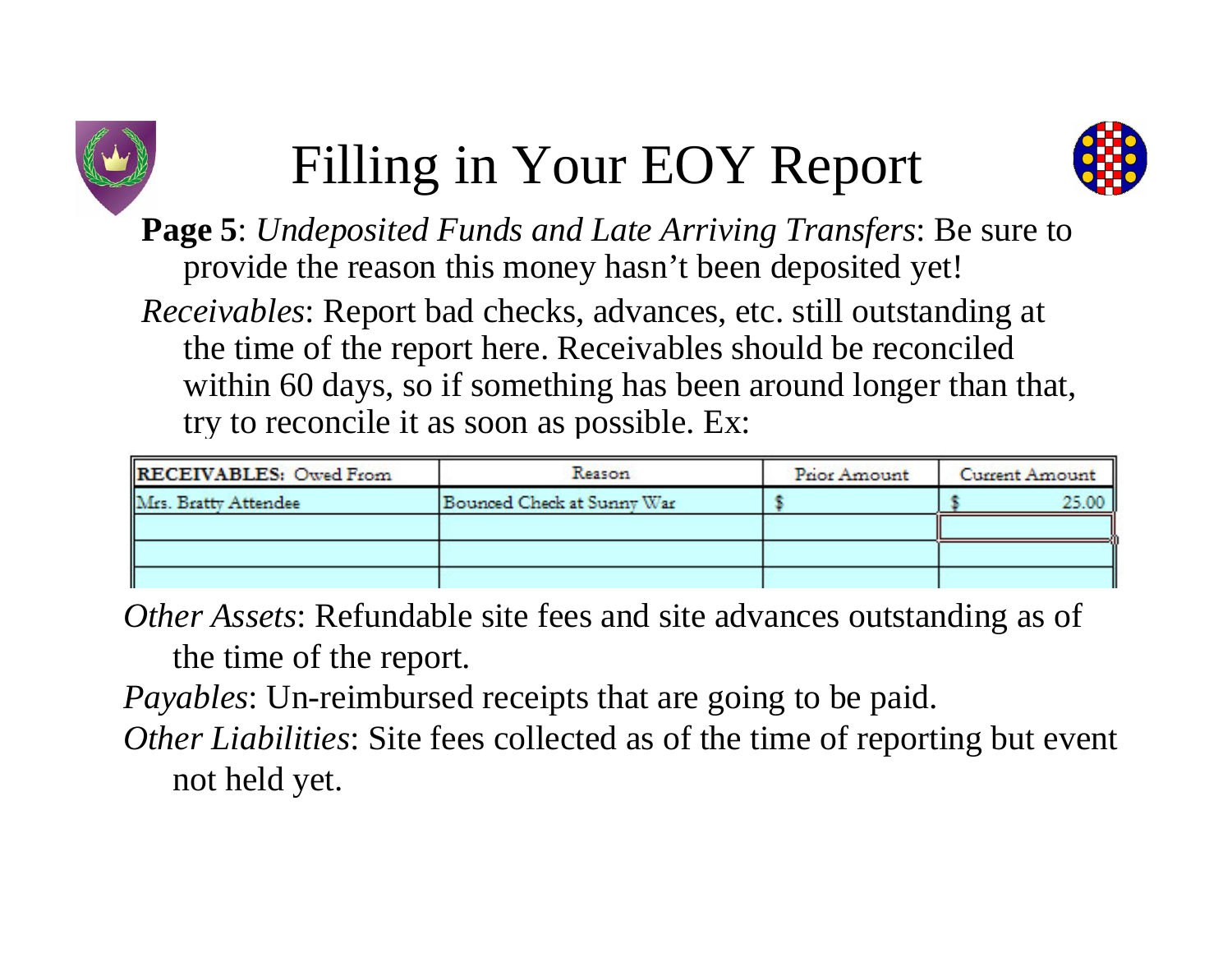



**Page 4**: *Contact Information*: Be sure to fill this page in completely! It is important for the Kingdom Exchequer to have good contact information for you and any deputies you may have!

- **Page 3b**: *Secondary Accounts Reconciliation Worksheet*: Fill in relevant information for all savings accounts, CDs, etc. Do not fill in bank account information here for your primary account – that's on the next page.
- **Page 3a**: *Primary Account Reconciliation Worksheet*: Fill in the information for your main checking account here. Be sure member numbers and expiration dates are filled in for signatories. In the locked form, when your ledger balance reconciles with outstanding transactions, the cells turn green so you know it is balanced.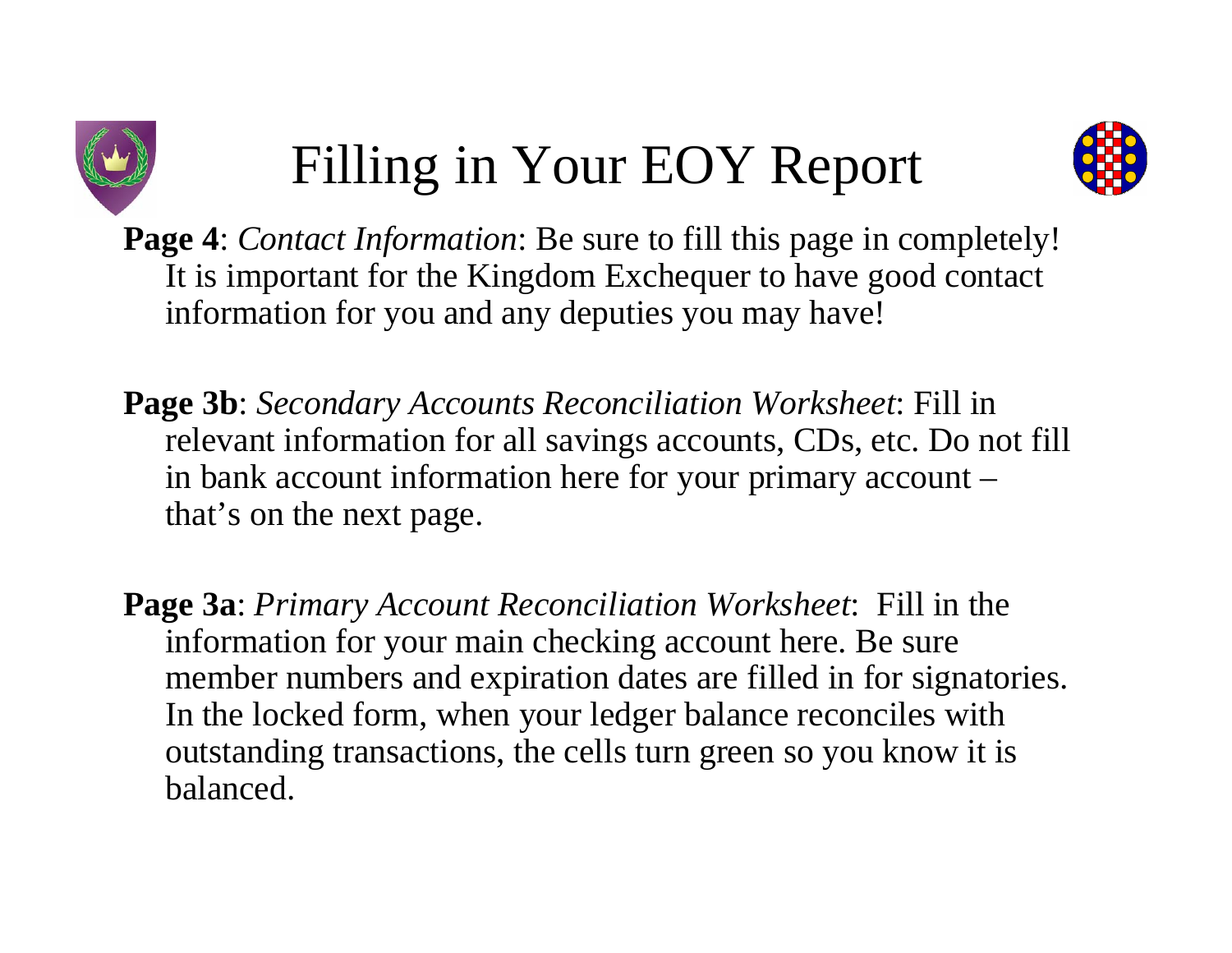



#### **Page 3a (**cont'd **)**: An example from my sample ledger, to show how the report reconciles outstanding amounts with the ledger

balance.

#### PRIMARY ACCOUNT RECONCILIATION

Complete this form for the primary bank account held and managed by this Society branch or office. Attach a copy of the bank statement which includes ending date of period. Kingdoms may require more information to be attached. If your branch has funds but does not keep them in a bank account, use the Comment page to explain how the funds are managed.

|                                                 | is ronds out does not neep them in a bank account; ose the comment page to capital |                                             |                                        |  |  |  |  |  |  |
|-------------------------------------------------|------------------------------------------------------------------------------------|---------------------------------------------|----------------------------------------|--|--|--|--|--|--|
| Bank Name:                                      | Sunny Bank                                                                         |                                             |                                        |  |  |  |  |  |  |
| Bank Account Title:                             | SCA Inc, Shire of Somewhere Sunny                                                  |                                             |                                        |  |  |  |  |  |  |
| Bank Account Type :                             | Checking                                                                           | Required number of Signatures: 2            |                                        |  |  |  |  |  |  |
| Bank Account Number:                            | 00-00000                                                                           | Statement Ending Date: 31-Dec-2006          |                                        |  |  |  |  |  |  |
| Bank Officer Name and Phone Number (if known):  |                                                                                    |                                             |                                        |  |  |  |  |  |  |
| 1. Balance from bank statement at end of period |                                                                                    |                                             | 2,205.15                               |  |  |  |  |  |  |
| Date(s)                                         | <b>Amount of Deposit</b>                                                           | Date(s)                                     | <b>Amount of Deposit</b>               |  |  |  |  |  |  |
|                                                 |                                                                                    |                                             |                                        |  |  |  |  |  |  |
|                                                 |                                                                                    |                                             |                                        |  |  |  |  |  |  |
| 2. Deposits not credited on statement           |                                                                                    | <b>TOTAL</b> \$                             |                                        |  |  |  |  |  |  |
| Check Number(s)                                 | <b>Check Amount</b>                                                                | Check Number(s)                             | <b>Check Amount</b>                    |  |  |  |  |  |  |
| 107                                             | 36.00<br>\$                                                                        |                                             |                                        |  |  |  |  |  |  |
| 108                                             | \$<br>25.16                                                                        |                                             |                                        |  |  |  |  |  |  |
|                                                 |                                                                                    |                                             |                                        |  |  |  |  |  |  |
|                                                 |                                                                                    |                                             |                                        |  |  |  |  |  |  |
|                                                 |                                                                                    |                                             |                                        |  |  |  |  |  |  |
|                                                 |                                                                                    |                                             |                                        |  |  |  |  |  |  |
|                                                 |                                                                                    |                                             |                                        |  |  |  |  |  |  |
|                                                 |                                                                                    |                                             |                                        |  |  |  |  |  |  |
| 3. Checks not cleared on statement              |                                                                                    | <b>TOTAL</b>                                | $\mathbf{s}$<br>61.16                  |  |  |  |  |  |  |
|                                                 | 4. Adjusted ACCOUNT Balance (Line 1 + Line 2 - Line 3)                             | Line 4 must equal Line 5 \$                 | 2,143.99                               |  |  |  |  |  |  |
| 5. Ending LEDGER or REGISTER Balance            |                                                                                    | to be correctly reconciled. \$              | 2,143.99                               |  |  |  |  |  |  |
| 6. Does this account earn interest? (YES or NO) |                                                                                    | NO: add line 5 to Pg 1 Line I.a.(End)       |                                        |  |  |  |  |  |  |
|                                                 |                                                                                    |                                             | YES: add line 5 to Pg 1 Line I.b.(End) |  |  |  |  |  |  |
|                                                 |                                                                                    | All Persons on signature card as of (date): |                                        |  |  |  |  |  |  |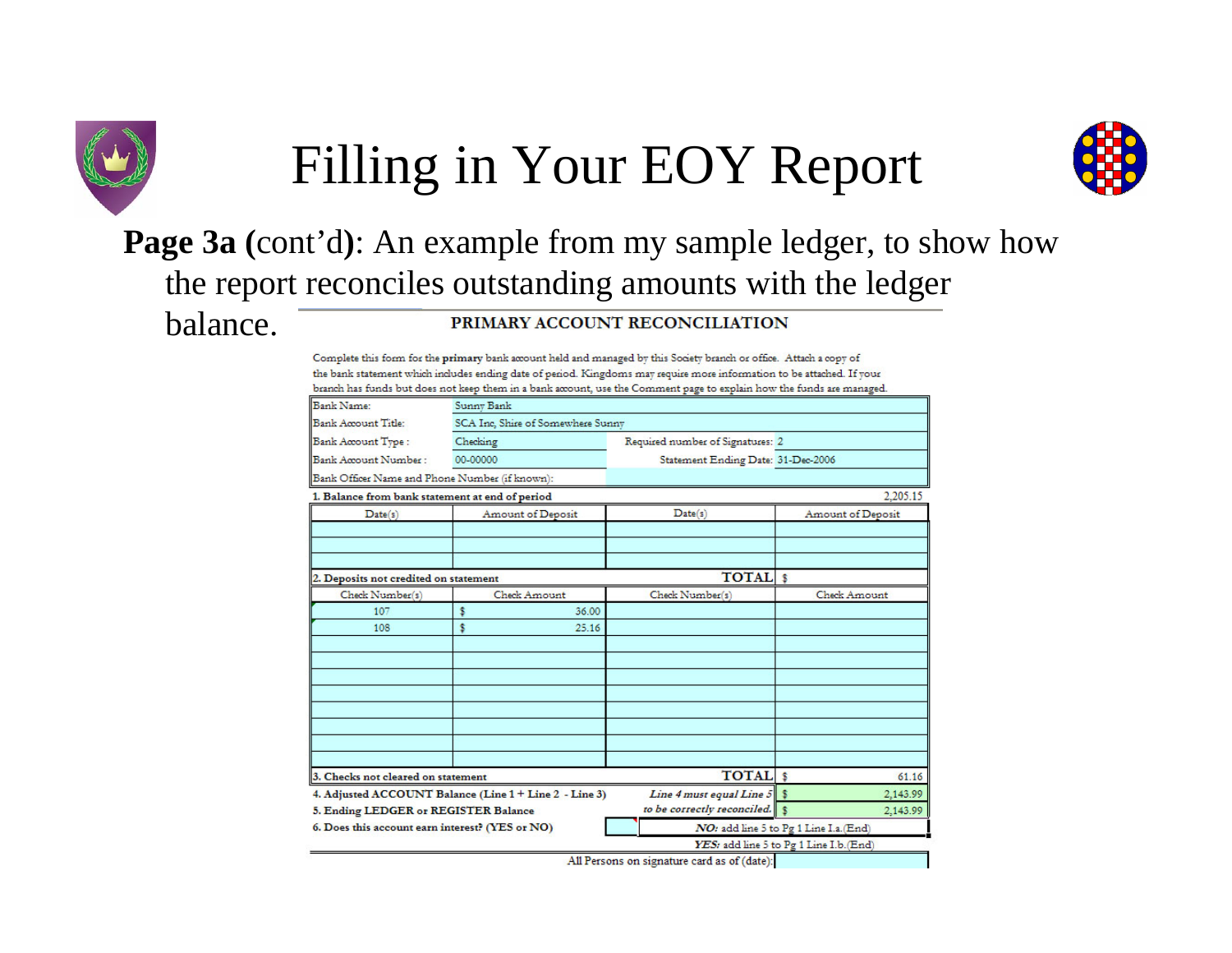

#### Filling in Your EOY Report **INCOME STATEMENT**

**Page 2**: *Income and Expenses*: On this page you will be very thankful if you have a complete ledger! Your ledger should be set up to automatically total the amounts in all columns not already covered, and you enter them in the appropriate places on this page. Be VERY careful not to transpose numbers, as there is a lot of information on this page and it can be difficult to find mistakes. This is what it looks like from the sample ledger:

| (from page)<br><b>INCOME</b> |                                             |          |                        | Gross           | Cost                                | Amount   |
|------------------------------|---------------------------------------------|----------|------------------------|-----------------|-------------------------------------|----------|
| 1a.                          | Fund Raising: Non-medieval activities       | (11a)    |                        | <b>INTERNAL</b> | \$                                  |          |
| 1b                           | to earn.                                    | (11a)    |                        | <b>EXTERNAL</b> | \$                                  |          |
| $\overline{2}$               | Direct Contributions/Donations: No activi   | [11a]    |                        |                 | \$                                  |          |
|                              | 3a Activity Related: Medieval activities to | (11a)    |                        |                 | Income from Demos and Activity Fees |          |
| 3b                           | earn income (events, demos, heraldry fees)  | (11b)    |                        |                 | Adjusted Gross Event Income         | 1,588.00 |
|                              | 4a Funds Transferred In from Another SCA    | (9)      |                        | \$              |                                     |          |
| 4b                           | Account                                     | $^{(9)}$ |                        | \$              |                                     |          |
| 5                            | <b>Interest Earned</b>                      |          |                        |                 |                                     |          |
| 6                            | Net Inventory Sales Income                  | (6)      | Gross-Cost=Net         |                 |                                     | \$       |
| 7                            | Other Sales Income                          | (7)      |                        |                 |                                     |          |
| 8                            | Adjusted Gross Newsletter Income            | (15)     |                        |                 |                                     |          |
| 9                            | Net Advertising Income                      |          | (11b) Gross-Cost=Nd \$ |                 | \$                                  | \$       |
| 10 <sup>10</sup>             | Other Income                                | (11b)    |                        |                 |                                     | \$       |
|                              | 11 TOTAL GROSS INCOME                       |          |                        |                 | (Sum of Lines 1 through 9)          | 1,588.00 |

|                 | <b>EXPENSES</b>                                                          |                      |    |                         |                       | (from page) Office & Admictivity Relate Fund Raising |    | Total  |
|-----------------|--------------------------------------------------------------------------|----------------------|----|-------------------------|-----------------------|------------------------------------------------------|----|--------|
| 12              | Advertising (NON-SCA)                                                    | $(12a)$ \$           |    | \$                      |                       | \$                                                   | \$ |        |
| 13              | <b>Bad Debts</b>                                                         | (12a)                | \$ | \$                      |                       | \$                                                   | \$ |        |
| 14              | <b>Bank Service Charges</b>                                              |                      |    |                         |                       |                                                      | \$ |        |
| 15              | <b>Depreciation</b>                                                      | $^{(8)}$             |    |                         |                       |                                                      | \$ |        |
| 16              | Equipment Rental & Maintenance                                           |                      |    |                         |                       |                                                      | \$ |        |
| 17              | Fees & Honoraria                                                         | (12a)                | \$ | \$                      |                       | \$                                                   | \$ |        |
| 18              | Food                                                                     |                      |    | \$                      | 125.68                |                                                      | \$ | 125.68 |
| 19              | <b>General Supplies</b>                                                  |                      |    | \$                      | 357.33                |                                                      | \$ | 357.33 |
| 20              | Insurance (NON-SCA)                                                      | (12b)                | \$ | \$                      |                       | \$                                                   | \$ |        |
| 21              | Occupancy & Site Charges                                                 |                      |    | $\overline{\mathbf{3}}$ | 400.00                |                                                      | \$ | 400.00 |
| 22              | Postage & Shipping, PO Box Rental                                        |                      |    |                         |                       |                                                      | \$ |        |
| 23              | Printing & Publications                                                  |                      |    |                         |                       |                                                      | \$ |        |
| 24              | Released Equipment                                                       | (7)                  | \$ |                         |                       | \$                                                   | \$ |        |
| 25              | Telephone                                                                |                      |    |                         |                       |                                                      | \$ |        |
| 26              | Travel (Gas, Tolls, Airfare)                                             |                      |    |                         |                       |                                                      | \$ |        |
| 27              | <b>SUB-TOTAL</b>                                                         | [Lines 12-26] $ $ \$ |    | \$                      | $883.01$ \$           |                                                      | \$ | 883.01 |
| 28              | <b>Other Expenses</b>                                                    |                      |    |                         |                       | (12b)                                                | \$ |        |
| 29              | Donations to Other 501(c)[3] [Nonprofit] Organizations                   |                      |    |                         |                       | (12b)                                                | \$ |        |
| 30a             | Funds Transferred Out to Another SCA Account                             |                      |    |                         | <b>WITHIN KINGDOM</b> | (10)                                                 | \$ | 36.00  |
| 30 <sub>b</sub> |                                                                          |                      |    |                         | OUTSIDE KINGDOM       | (10)                                                 | \$ |        |
| 31              | <b>TOTAL EXPENSES</b>                                                    |                      |    |                         |                       | [Line 27 TOTAL + Lines 28 to 30b] \$                 |    | 919.01 |
| 32              | (Line 11 Minus Line 31) \$<br>NET INCOME MUST MATCH Change in Net Worth) |                      |    |                         |                       |                                                      |    | 668.99 |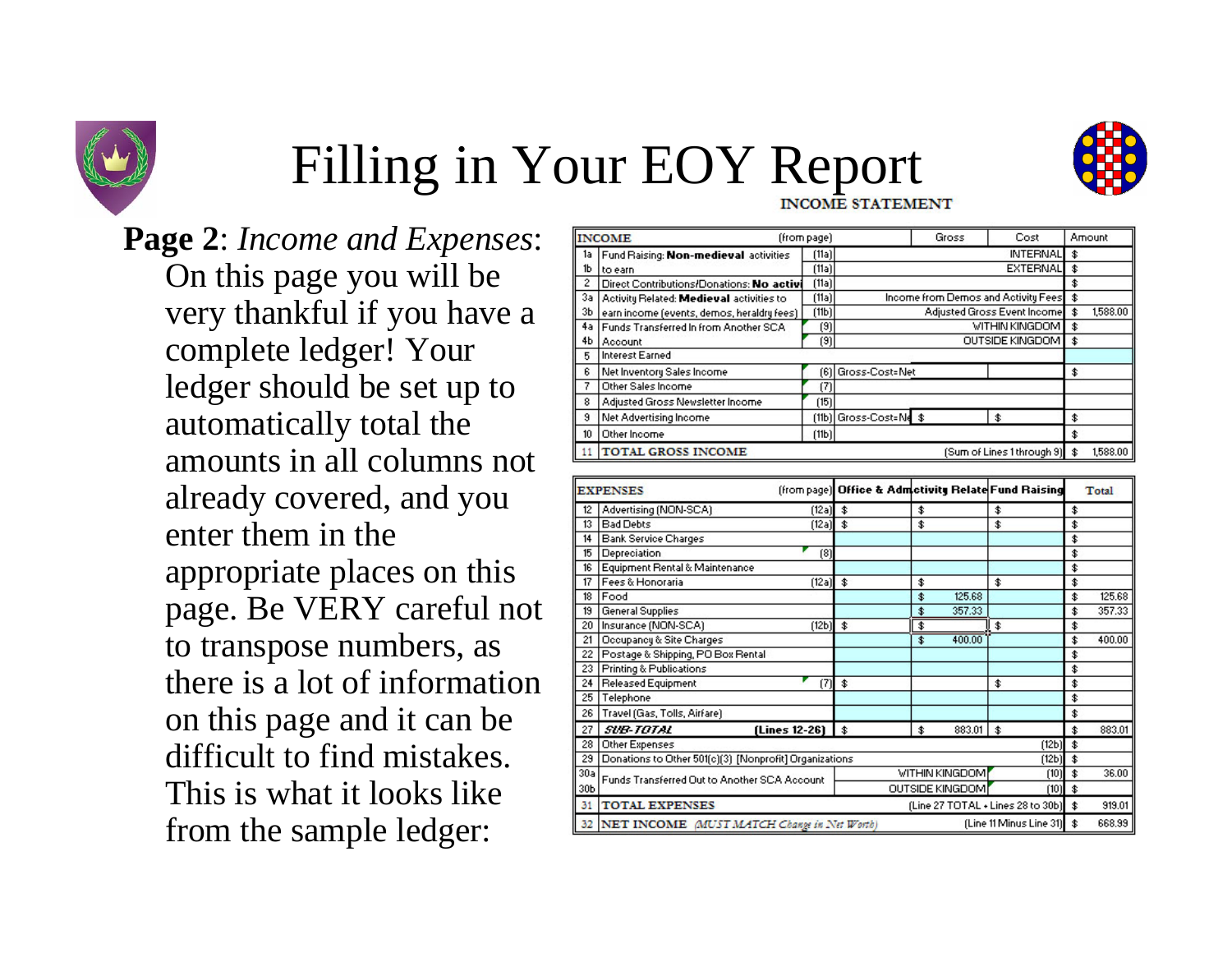

Branch



**Page 1**: *Comparative Balance Sheet*: Most of the items on this page are carried over from other pages.

- Starting balances on this page MUST equal ending balances from last year. If not, your report will be returned as unbalanced.
- When your Change in Net Worth equals your Net Income, congratulations, the cell turns green and you are done!

#### **COMPARATIVE BALANCE STATEMENT**

Period:

For Cumulative Quarterly Reports, use last year's Comparative Balance Sheet (End) amounts for the (Start) am For Sequential Quarterly Reports, use last report's Comparative Balance Sheet (End) amounts for the (Start) ar For Year-end Reports, the (Start) numbers will be provided to you by the Kingdom Exchequer. The numbers may ha changed from what was submitted last year because of transfer reconciliation between your account and other acco The Year-end Report must be signed by the person preparing the report.

(START) FIGURES MAY NOT BE CHANGED UNDER ANY CIRCUMSTANCES!

|                                   | <b>ASSETS</b><br>(from page)              |                                            |    |          |   | End                  |
|-----------------------------------|-------------------------------------------|--------------------------------------------|----|----------|---|----------------------|
|                                   | Undeposited and Non-Interest Bearing Cash | (3,5)                                      | s  | 1,500.00 | s | 2,143.99             |
| Ъ                                 | <b>Cash Earning Interest</b>              | 3                                          |    |          |   |                      |
| Receivables<br>le)                |                                           | (5)                                        | s  |          | s | 25.00                |
| d)                                | Inventory For Sale (Major Inventory)      | 6                                          |    |          |   |                      |
| le)                               | Regalia & Non-Depreciated Equipment       |                                            |    |          |   |                      |
| E)                                | Depreciated Equipment                     | 8                                          |    |          |   |                      |
| lg)                               | MINUS Accumulated Depreciation            | 8                                          |    |          |   |                      |
| $ h\rangle$                       | Other Assets                              | 5)                                         | s  |          | s |                      |
|                                   | i) TOTAL ASSETS                           | Add a through f, subtract g,<br>then add h |    | 1,500.00 | s | 2,168.99             |
|                                   | II. LIABILITIES                           |                                            |    |          |   |                      |
| $ {\bf a} $                       | Newsletter Subscriptions Due              | 15)                                        |    |          |   |                      |
| Pavables<br>Ъ                     |                                           | 5                                          | Ś  |          | s |                      |
| Other Liabilities<br>$\mathbf{c}$ | s                                         |                                            | Ś  |          |   |                      |
| $\vert d \rangle$                 | <b>TOTAL LIABILITIES</b>                  | Add a through c §                          |    |          | s |                      |
|                                   | <b>III. NET WORTH</b>                     | Line Li minus Line II.d                    | s  | 1,500.00 | s | 2,168.99             |
| Proof:                            | Change in Net Worth                       | (A)<br>III(End) - III(Start)               | \$ | 668.99   |   | $(A = B) ? H$        |
|                                   | Net Income                                | (B)<br>Income Statement Line 32            | \$ | 668.99   |   | NO, the<br>report is |

itures below certify that the information on this report is correct and complete to the best of their knowle Least Names: Print Sign

| Exchequer: | Date: |
|------------|-------|
| Seneschal: | Date: |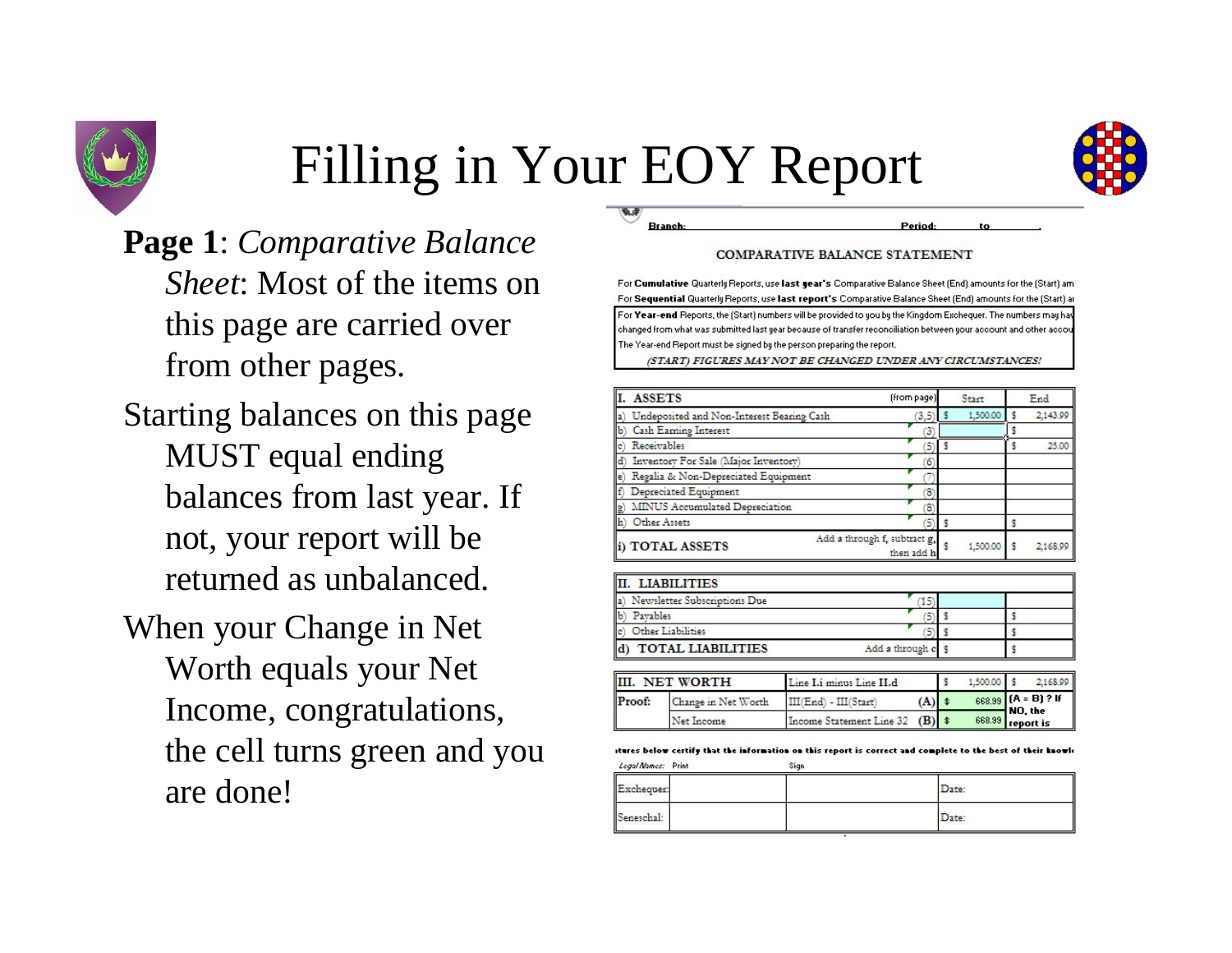

#### Filling in Your EOY Report: Troubleshooting



- If your report does not balance, there are a number of things you can do to check things:
- 1. Check the amount you are off is it equal to one transaction amount? If yes, maybe it was only entered once in your ledger, and has not been reported.
- 2. Is the amount you are off divisible by 3? (or 9?) This could indicate a transposition error. I don't know how it works, but it is mentioned in the handbook if you are curious.
- 3. Are your beginning numbers correct? Remember, they MUST equal your ending numbers from last year, or your report will be returned to you for adjustment.
- 4. Could it be a depreciation error? Double check what you filled in.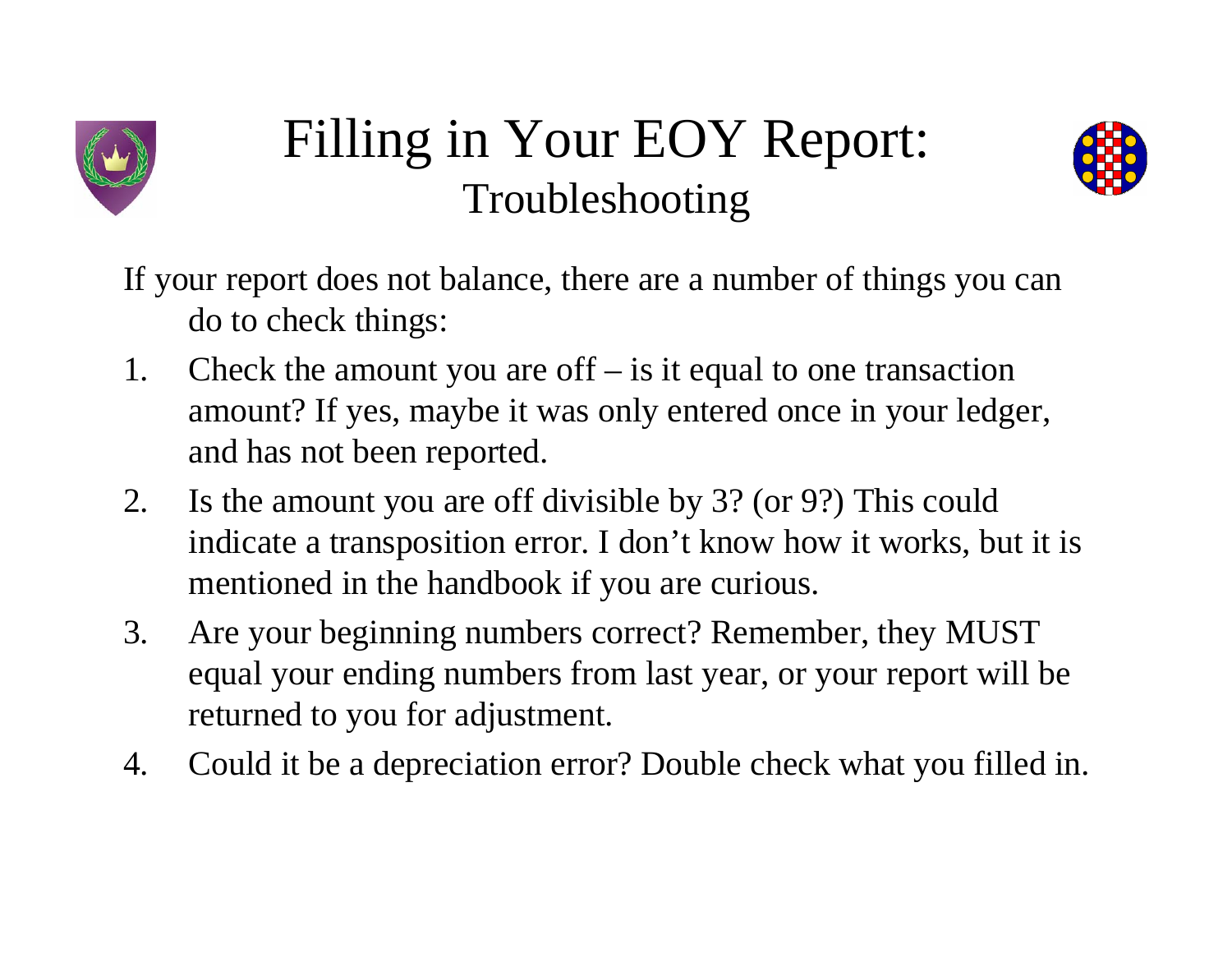

#### Filling in Your EOY Report: Troubleshooting



- If your report does not balance, there are a number of things you can do to check things:
- 5. If none of that works, double check your ledger. Maybe there was more than one transaction which was not double entered. Maybe the formulas in your spreadsheet have been altered.
- 6. 6. If it still doesn't balance, do some yoga, drink some tea, or take a walk. Sometimes you are looking right at the error and cannot see it until after you focus on something else for awhile. You could also run it by your deputy or seneschal. Sometimes fresh eyes are necessary.
- 7. 7. When all else fails, get help from your Regional or Kingdom Exchequer. Just remember that they will have more time to help the earlier you submit your information to them.